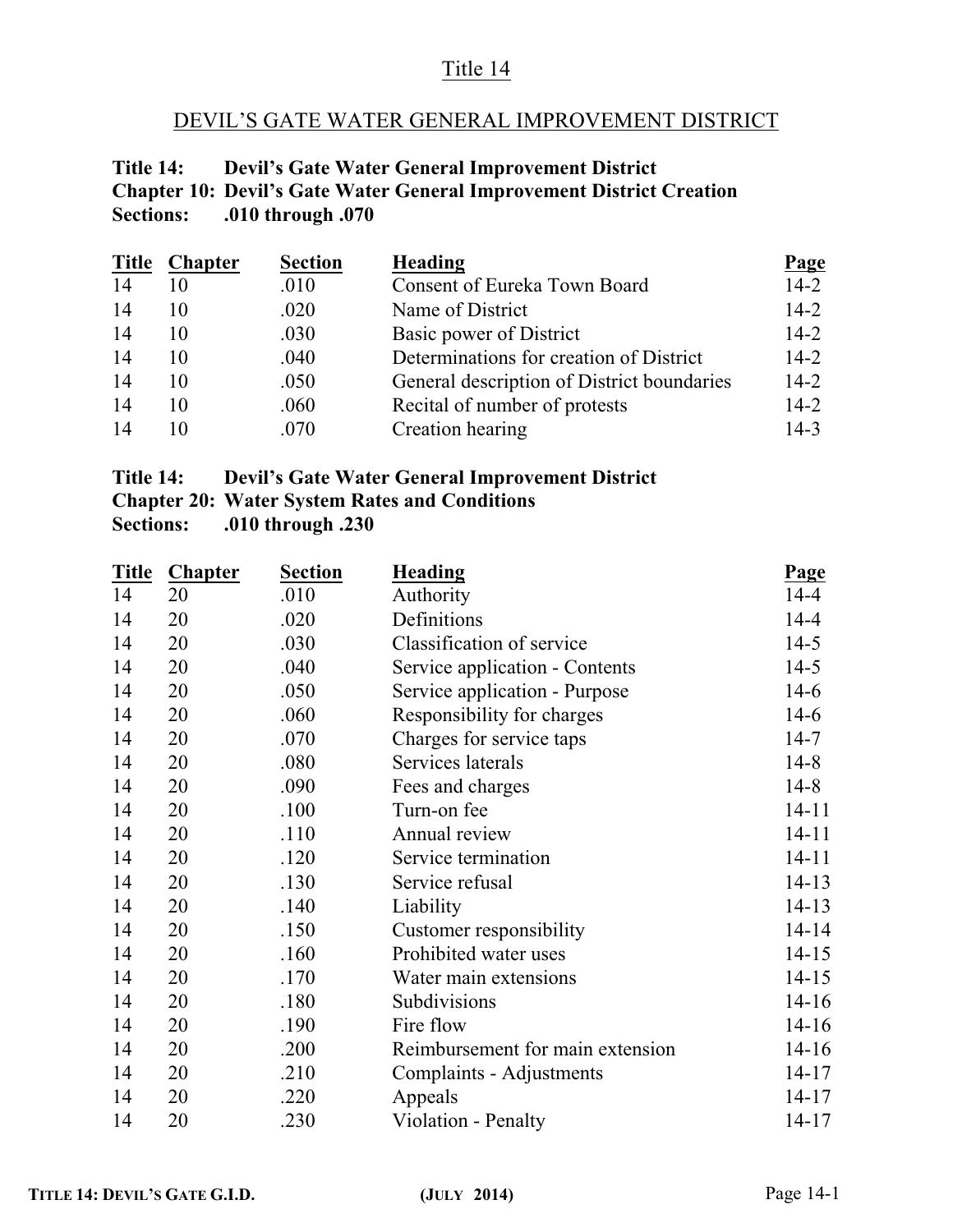# Chapter 10 - DEVIL'S GATE WATER GENERAL IMPROVEMENT DISTRICT CREATION

## .010 Consent of Eureka Town Board

The Board of Eureka County Commissioners, sitting as the town Board of the unincorporated town of Eureka, unanimously consents to the formation of the District pursuant to the provisions of N.R.S. 318.055(2), although all or part of the proposed District may lie within seven (7) miles from the boundary of said unincorporated town.

## .020 Name of District

The District shall be known as the Devil's Gate Water General Improvement District.

# .030 Basic power of District

The District is created to furnish facilities for water as provided by N.R.S. 318.116(15) and N.R.S. 318.144.

# .040 Determinations for creation of District

The Board of Eureka County Commissioners find and determine, following public hearing at which all interested parties were afforded an opportunity to be heard, or to submit written comments:

- A. That public convenience and necessity require the creation of the District;
- B. That creation of the district is economically sound and feasible;
- C. That the service plan for the District conforms to subsection 1 of N.R.S. 308.030; and
- D. That the service plan for the District does not contravene any of the criteria enumerated in subsection 1 of N.R.S. 308.060.

## .050 General description of District boundaries

The District includes all real property situate within the East ½ of Sec. 17, T20N, R53E, MDB&M, and Government Lots 15 and 16 of Sec. 29, T20N, R53E, County of Eureka, State of Nevada.

## .060 Recital of number of protests

The total number of protests filed against formation of the District is zero (0), which number is less than a majority of the owners of property within the District, which is a total of forty (40) owners.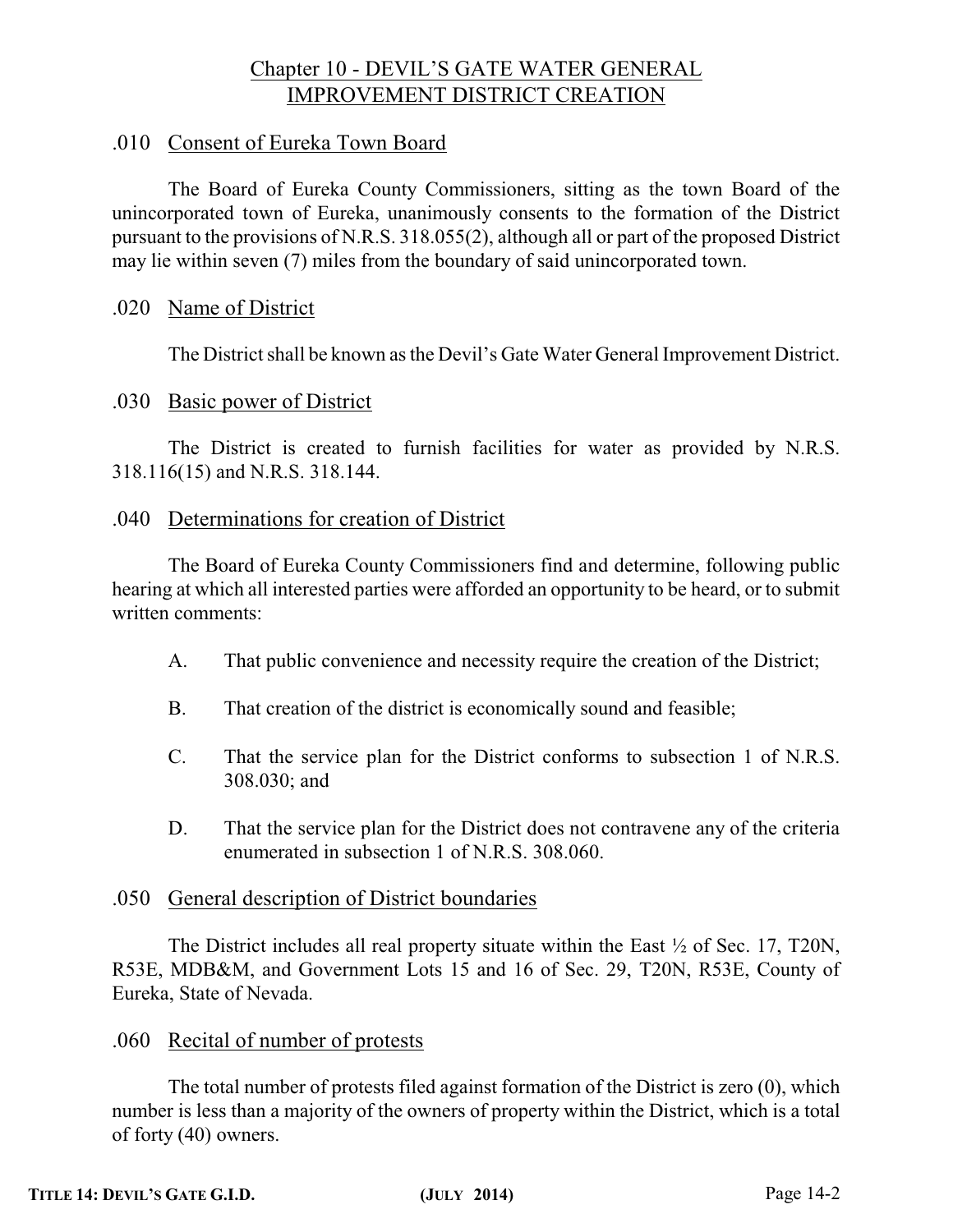# .070 Creation hearing

A public hearing for creation of the District, duly advertised in a newspaper of general circulation in the County of Eureka, was held on the twentieth day of May, 1996, at the hour of 7 p.m. at the Eureka County Courthouse in the unincorporated town of Eureka.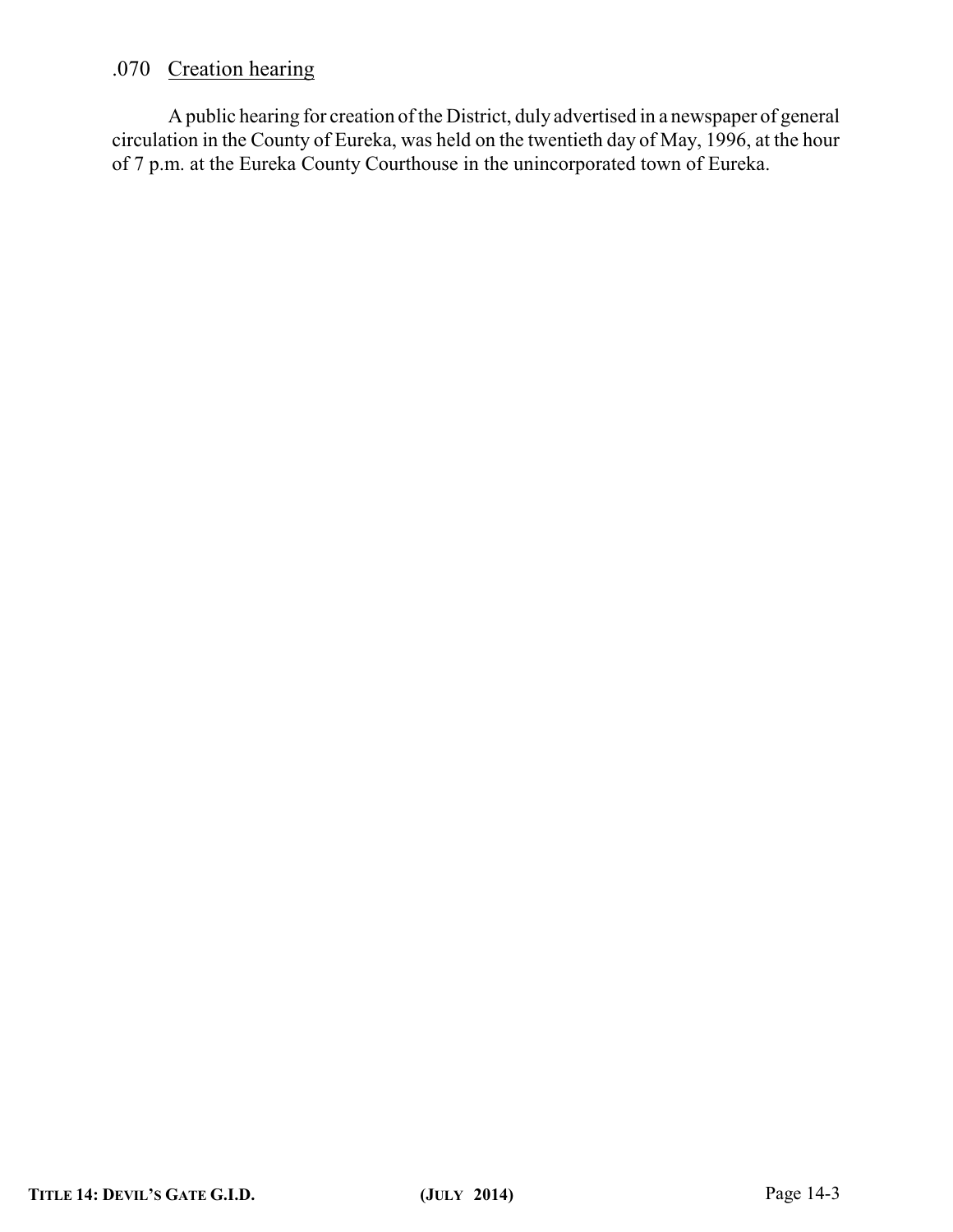# Chapter 20 - WATER SYSTEM RATES AND CONDITIONS

#### .010 Authority

- A. The Devil's Gate GID shall be governed by its Board of Directors, as defined in this chapter.
- B. The Board may from time to time adopt or amend ordinances or resolutions or policies as necessary for the management of the GID.
- C. Anyviolation ofthis dulyadopted ordinance, or damage to GID facilities, shall be punished as a misdemeanor.
- D. Any violation of this duly adopted ordinance, resolution or policy of the GID may result, at the option of the Board, in termination of service by the GID.

#### .020 Definitions

As used in this chapter, unless the context requires otherwise, the following are to mean:

**Board** means the Board of Eureka County Commissioners sitting as the Board of Directors of the Devil's Gate GID, or any successor Board of Directors duly elected or appointed.

**Commercial** means all services not classified as residential.

**Connection charge** means the fee charged to new customers for the right of service by the system to one (1) residential or commercial customer.

**Department** means the Eureka County Department of Public Works, or any successor operator of the system.

**Devil's Gate water system** means the system of wells, reservoirs, tanks, treatment plants and structures used in any manner for the production and delivery of potable water to the customers of the GID.

**Director** means the Director of Public Works or any of his duly authorized representatives, or any successor Director of the system.

**GID** means the Devil's Gate General Improvement District.

**Residential** means one (1) single-family dwelling.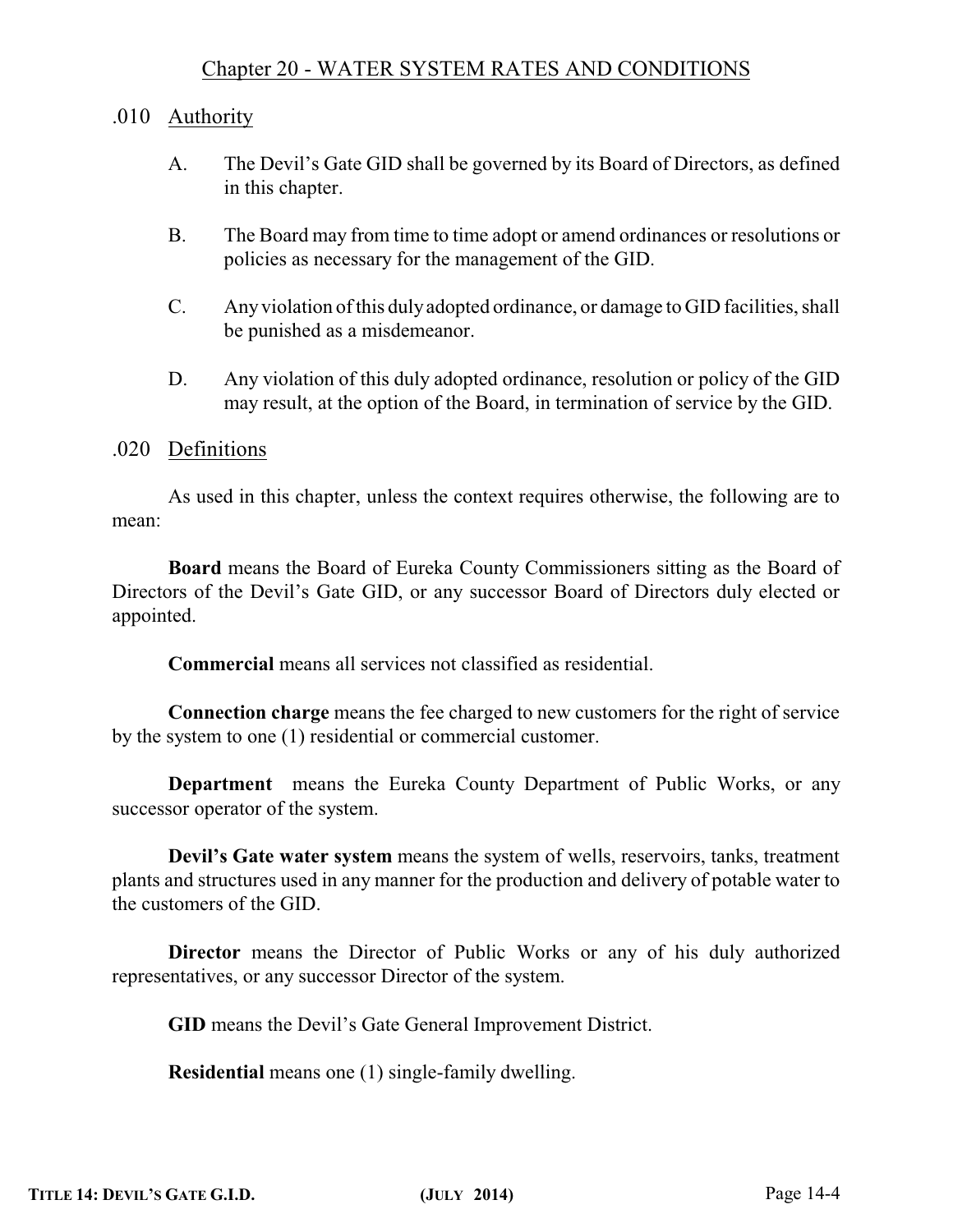**Hookup charge** means the fee charged to new customers for the work necessary to install service to a parcel without service.

**Turn-on charge** means the fee charged to turn on service at an existing connection.

- .030 Classification of service
	- A. **Residential**. This category applies strictly to single-family dwellings served by nothing larger than a three-quarter (3/4") inch pipe.
	- B. **Commercial**. This category applies to all services not classified as residential.
	- C. **Variances**. Customers utilizing an existing meter no longer applicable to the use of their property may request a different categorization of their service despite the size of the meter previously installed, valid until such time that the meter must be replaced. Request for a variance will be reviewed by the Public Works Director and submitted to the Board with a recommendation of refusal or approval.

#### .040 Service application - Contents

Each applicant for water service shall sign, on a form provided by the Public Works Department, an application which shall set forth:

- A. Date;
- B. Location of premises to be served, giving street address and description of property to be served;
- C. Applicant's name and mailing address and the name and mailing address ofthe legal owner of the premises;
- D. Purpose for which the property will be used (residential, commercial, apartment, etc.);
- E. Size water service and meter desired;
- F. Person and address to which the monthly bills are to be mailed;
- G. The date the applicant will be ready for service;
- H. The name of the contracting or plumbing agency that will be hooking the premises to the GID water system.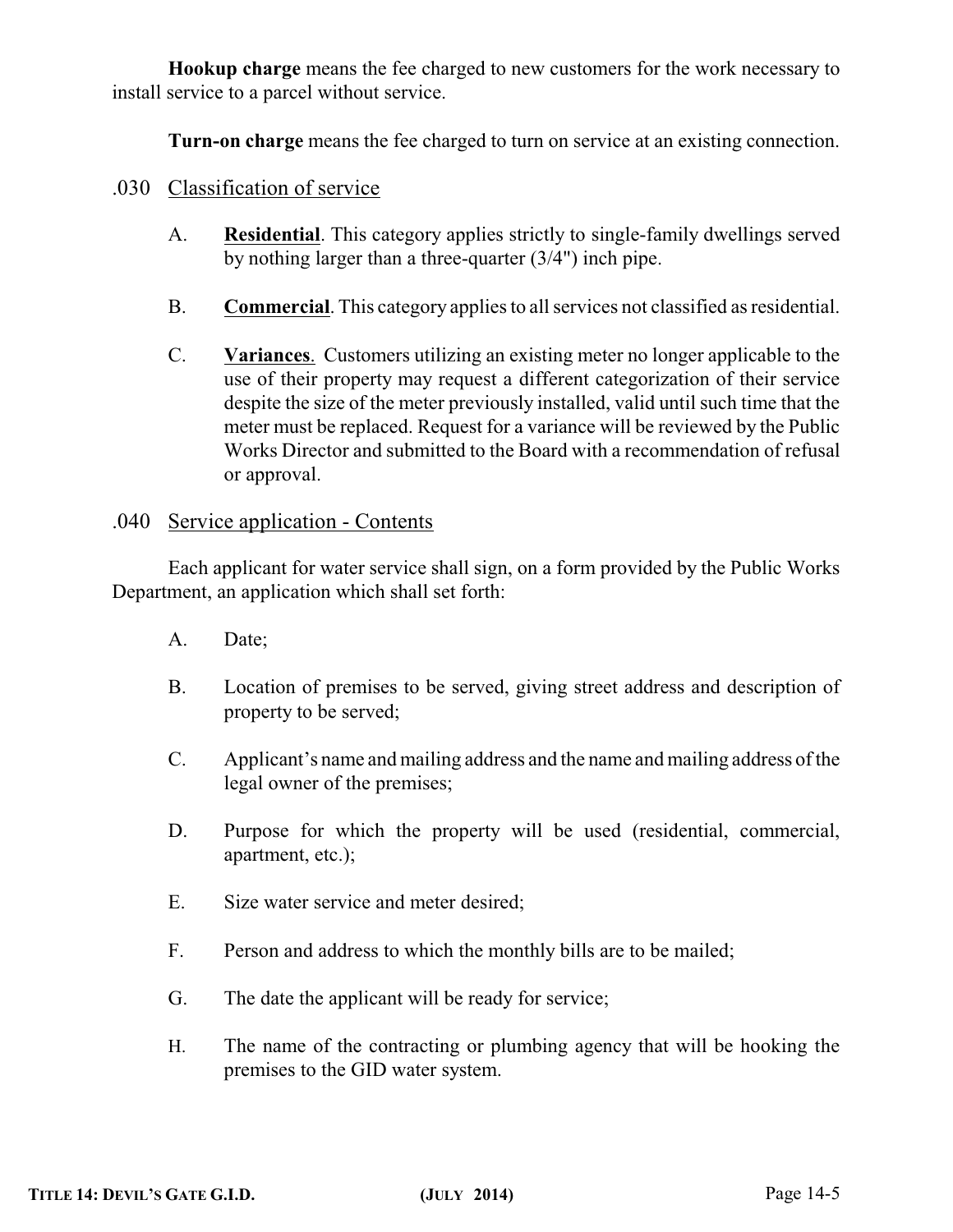## .050 Service application - Purpose

The application is merely a written request for service and does not bind the applicant to take service for any period of time, nor does it bind the Department to serve except under reasonable conditions.

### .060 Responsibility for charges

- A. The applicant, and with the legal owner of the property being served, together and individually, are responsible for the payment of all water charges at the premises applied for, and within the meaning of this chapter are, together and individually, referred to as the "customer." Only the original applicant or the legal owner of the premises may request termination of water service or a change in the person or address to which the monthly bill is to be sent.
- B. Applications will be reviewed by the Director, submitted to the Board with his recommendation of refusal or approval.
- C. Delinquent charges for water and/or sewer service shall be declared by the Director and shall be collected on the tax roll, or collected with the property taxes due on mobile or manufactured homes that do not meet the requirements of N.R.S. 361.244 (real property) in the same manner, by the same persons, and at the same time as, together with and not separately from, general taxes, according to the following procedure:
	- 1. No later than June 1 of each year a list shall be submitted by Public Works to the Assessor, in a form approved by the Assessor, describing each lot or parcel of real property or each mobile or manufactured home with respect to which the charges are delinquent on May 1. The list shall include the amount of the delinquent charges, and the descriptions shall be by reference to maps prepared by and on file in the Assessor's office.
	- 2. The list shall be published in a newspaper circulated in Eureka County at least one (1) time prior to May 15, describing the procedure to request an appeal hearing before the Board to contest the delinquency before the delinquent charges constitute a lien.
	- 3. The amount of such delinquent charge constitutes a lien against the lot or parcel of land or mobile or manufactured home against which the charge has been imposed as of the time when the lien of taxes on the roll or on mobile or manufactured homes attach.
	- 4. The Assessor shall include the amount of the delinquent charges on bills for taxes levied against the respective lots and parcels of land or mobile or manufactured homes, and the amount of the delinquent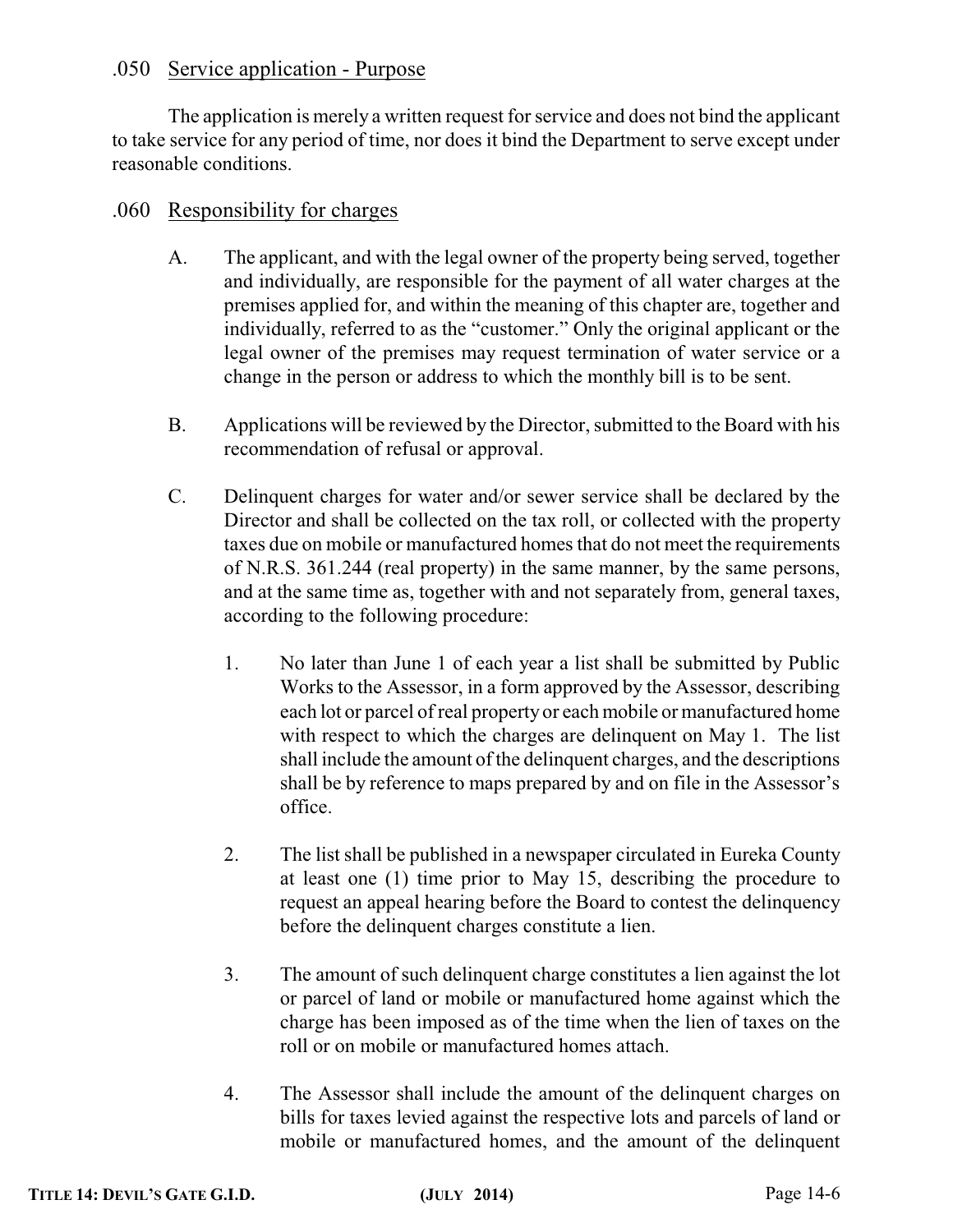charges must be collected at the same time and in the same manner and by the same persons as, together with and not separately from, the general taxes of the County.

5. All laws applicable to the levy, collection and enforcement of general taxes of the County, including but not limited to laws relating to delinquency, correction, cancellation, refund, redemption and sale, are applicable to delinquent charges for services.

## .070 Charges for service taps

- A. 1. The GID will install service laterals to the property and customer to connect his shutoff valve and piping.
	- 2. In no case will service laterals be installed unless the property to be served fronts on a street or alley with an adequately sized main and the distance the Department has to run the service is less than seventy-five (75) feet. In no instance will the service laterals be installed across private property.
	- 3. If adequately sized mains are not available the property owner will have to request the mains be extended in accordance with the terms and conditions of this chapter.
- B. 1. Charges for these taps will be set from time to time by resolution of the Board.
	- 2. If the service is installed in an existing paved street or area, the applicant shall be charged the cost of time and materials, but not less than two hundred (\$200.00) dollars to cover the cost of pavement cutting and replacement.
	- 3. Services over three-quarter (3/4") inch diameter will be charged at actual cost of labor, materials and equipment plus fifteen percent (15%) to cover overhead. In addition for all size of service, the actual cost plus fifteen percent (15%) will be charged when unusual conditions require excessive time to complete, such as when a street of reinforced concrete must be trenched manually, or when it is necessary to tunnel under a street rather than open trench, or to push or jack service pipe. Unusual conditions will be determined by the Director.
- C. Charges for service taps shall be collected in advance. When services are to be at cost an estimated cost shall be first collected and when the actual cost is determined any overpayment will be refunded or an underpayment billed.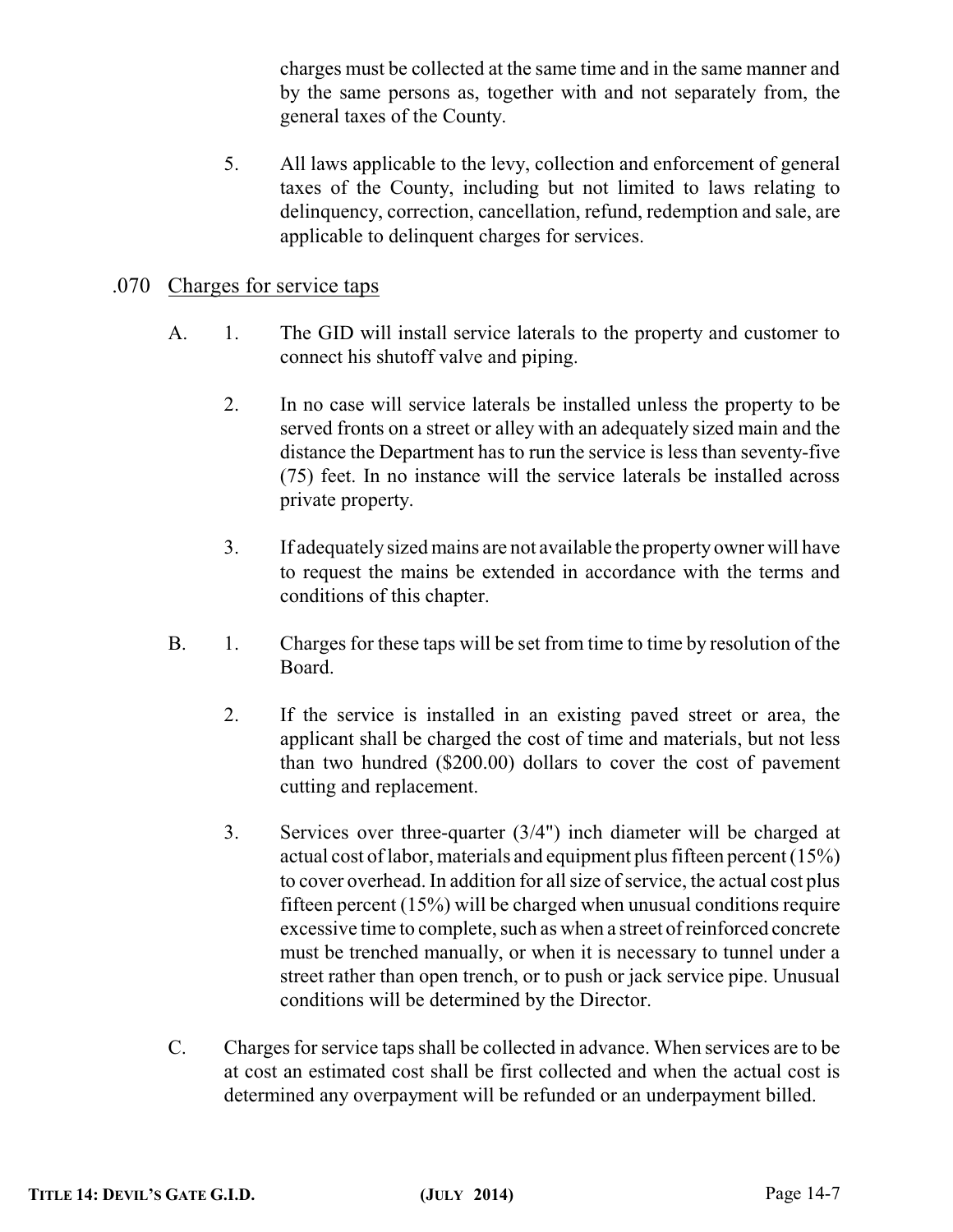D. Water customers have ninety (90) days from the time they install any type of dwelling (including but not limited to shed, tent, camper, motor home, or mobile home) on their property to install a septic system and all other installations required to meet the Nevada State health regulations and to present the Director with proof (i.e., an occupancy permit) of such installations or their water will be shut off until the time such requirements are met. No dwelling unit may be occupied until a septic system is installed and operative.

# .080 Service laterals

- A. The water service lateral extending from the water main to the property line shall be maintained by the Public Works Department, all pipes and fixtures extending or lying beyond the property line shall be installed and maintained by the owner of the property.
- B. No person shall make any alteration or extensions in any water service lateral except in compliance with the provisions of this chapter.
- C. Except as herein provided, subdividers and developers who install complete water facilities, including water service laterals and meters to individual services in their development, as provided in the Code, are exempt from connection fees when these facilities are acceptably installed solely at the expense of the subdivider or developer, but the normal turnon charge will still be made at the time service is required by the customer.
- D. Applications hereunder may be made by the owner of the property to be served or such owner's duly authorized agent.
- .090 Fees and charges
	- A. Water system standby service charges shall be as follows:
		- 1. As determined by Resolution of the Board duly executed October 20, 1997, all lots (defined by N.R.S. 2778.0165), whether or not owned by the same person, within the District's boundaries as defined by Section 14.10.050, shall pay an annual standby service charge recalculated yearly and divided evenly among the number of lots then in existence, to provide for the availability of service through the funding of a capital improvement and/or depreciation fund. This fund shall generate no more than \$12,000.00 per year.
	- B. Water system connection fees shall be as follows:
		- 1. Privilege (buy-in) fee for any new connection to system, one thousand two hundred (\$1,200.00) dollars; to be deposited in the capital improvement fund.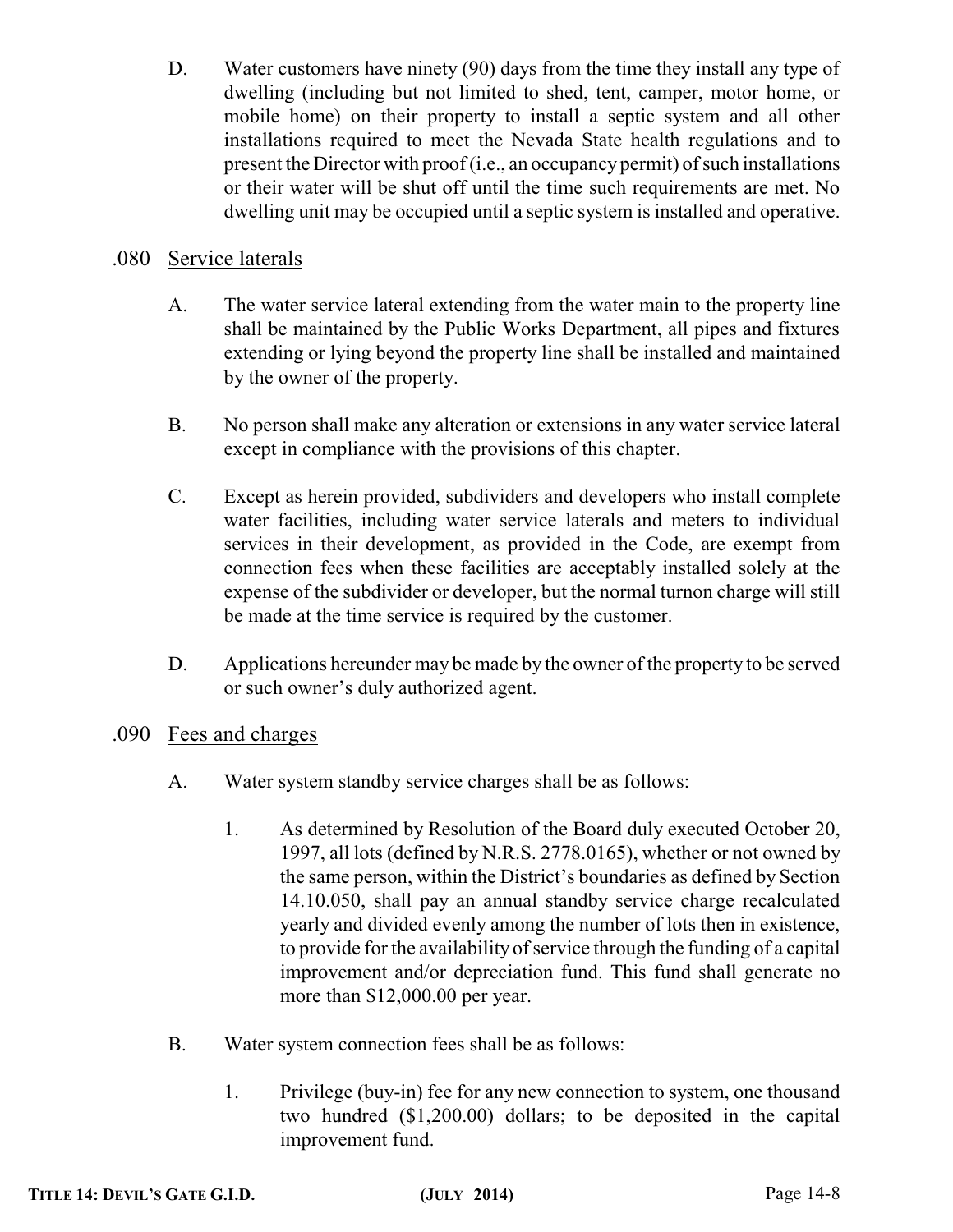- C. Water system monthly service charges shall be as follows:
	- 1. Turn-on of existing connection, twenty-five (\$25.00) dollars;temporary turn off for at least forty five (45) days but not more than one hundred eighty (180) days, ten (\$10.00) dollars;
	- 2. **Residential** (with or without online service): Sale of water to Devil's Gate residents who do not have water available to them is authorized. Any person wishing to purchase water must fill out a request form and submit it to the Director for approval. The charge will be the same as current residential online users pay which is a base rate of thirty-five dollars and twenty five cents (\$35.25) per month for up to ten thousand (10,000) gallons of water; plus a commodity rate of two dollars and ten cents (\$2.10) per thousand (1,000) gallons or any portion thereof in excess of ten thousand (10,000) gallons per month. Citizens who qualify for the senior rate will pay a base rate of fifty percent (50%) of the residential base rate per month for up to ten thousand (10,000) gallons of water; plus a commodity rate of two dollars and ten cents (\$2.10) per thousand (1,000) gallons or any portion thereof in excess of ten thousand (10,000) gallons per month phased in according to the schedule below.
	- 3. **Construction and industrial use only (per load):** Sale of water to haul away for a commercial operation shall be ten dollars (\$10.00) per load, and two dollars and ten cents (\$2.10) per thousand (1,000) gallons or any portion thereof.
	- 4. **Commercial, three-quarter inch**: Base rate of zero to ten thousand (10,000) gallons, forty dollars and sixteen cents (\$40.16); a commodity rate of two dollars and ten cents (\$2.10) for each additional thousand (1,000) gallons or any portion thereof.
	- 5. **Commercial, one inch:** Base rate of zero to ten thousand (10,000) gallons, sixty-six dollars and thirty-one cents (\$66.31); a commodity rate of two dollars and ten cents (\$2.10) for each additional thousand (1,000) gallons or any portion thereof.
	- 6. **Commercial, two inch:** Base rate of zero to ten thousand (10,000) gallons, one hundred seventeen dollars (\$117.00); a commodity rate of two dollars and ten cents (\$2.10) for each additional thousand (1,000) gallons or any portion thereof.
	- 7. **Commercial, four inch:** Base rate of zero to ten thousand (10,000) gallons, two hundred eighteen dollars and twenty-five cents (\$218.25); a commodity rate of two dollars and ten cents (\$2.10) for each additional thousand (1,000) gallons or any portion thereof.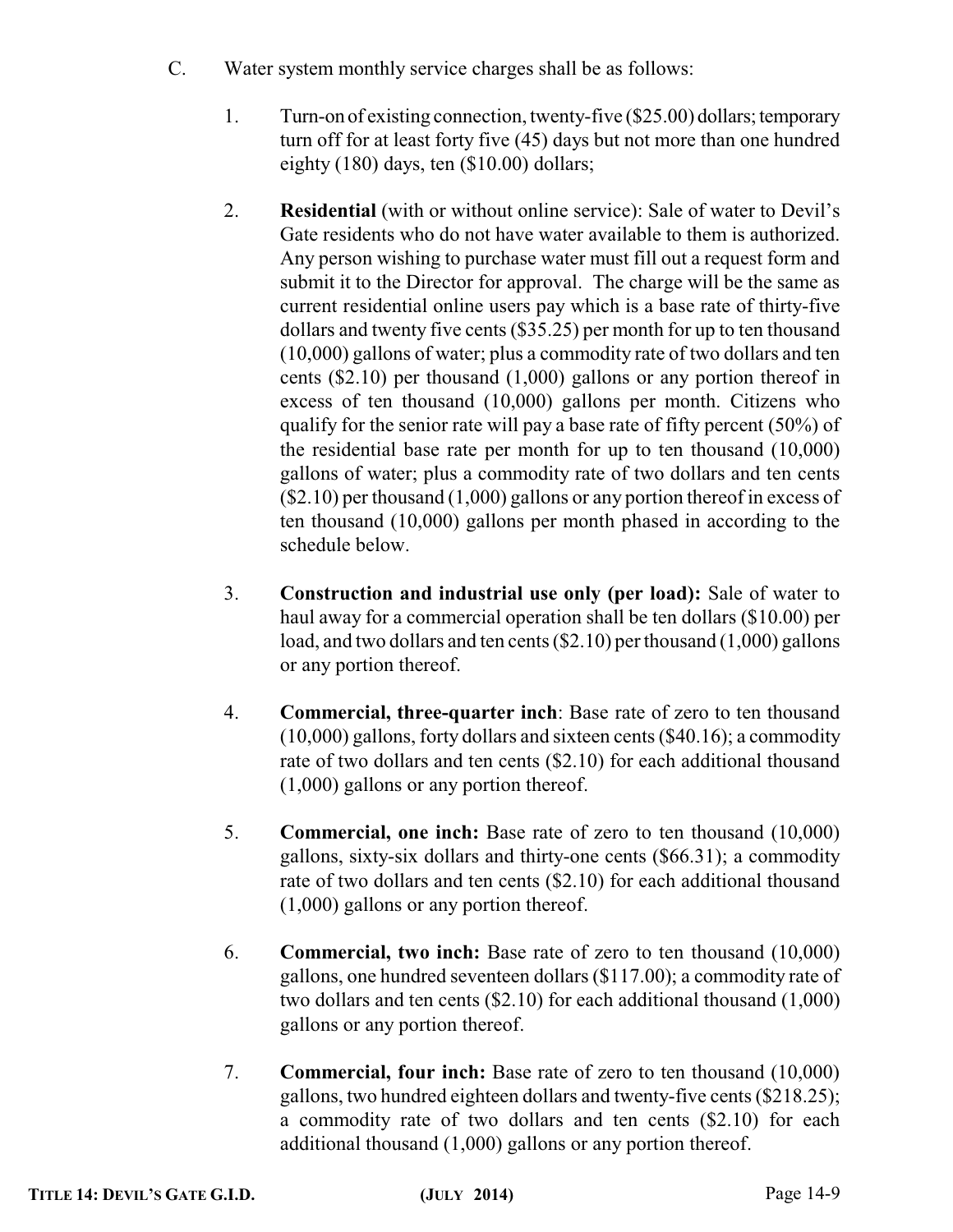These rates are phased in according to the following schedule:

|                  |           |           |           |           | Effective |
|------------------|-----------|-----------|-----------|-----------|-----------|
|                  |           |           |           | Effective | 7/1/2010  |
|                  |           |           | Effective | 7/1/2009  |           |
|                  |           | Effective | 7/1/2008  |           |           |
|                  | Effective | 7/1/2007  |           |           |           |
|                  | 7/1/2006  |           |           |           |           |
| <b>Base Rate</b> | \$31.01   | \$32.04   | \$33.08   | \$34.15   | \$35.25   |
| Comm 3/4         |           |           | \$37.72   | \$38.94   | \$40.16   |
| Comm 1           |           |           | \$62.27   | \$64.29   | \$66.31   |
| Comm 2           |           |           | \$110.00  | \$113.50  | \$117.00  |
| Comm 4           |           |           | \$204.75  | \$211.50  | \$218.25  |
| Commodity        | \$1.61    | \$1.73    | \$1.85    | \$1.97    | \$2.10    |

- D. Meters will be read and bills rendered monthly, weather permitting, and the Public Works Director has the authority to determine which months meters will be read. If a meter is not read, the customer shall be billed at the base rate.
- E. Bills for water will be figured in accordance with the GID's published rate schedule and will be based on the amount consumed for the period covered by the meter readings, except where a customer orders turn-off less than one (1) month after turn-on, the minimum bill to such customer for such period shall be equal to the minimum charge for one (1) full month's service.
- F. Reading from different meters will not be combined for billings.
- G. Bills are due when rendered, delinquent after ten (10) days and if not paid in fifteen (15) days, penalties may be levied and service may be discontinued. A ten (\$10.00) dollar fee will be added to any account for each certified letter sent for delinquent payment.
- H. Failure to receive bills or notices shall not prevent such bills from becoming delinquent nor relieve the customer from payment.
- I. Service discontinued for nonpayment of bills will be restored only after bills are paid in full and the water turn-on of twenty-five (\$25.00) dollars is paid in advance.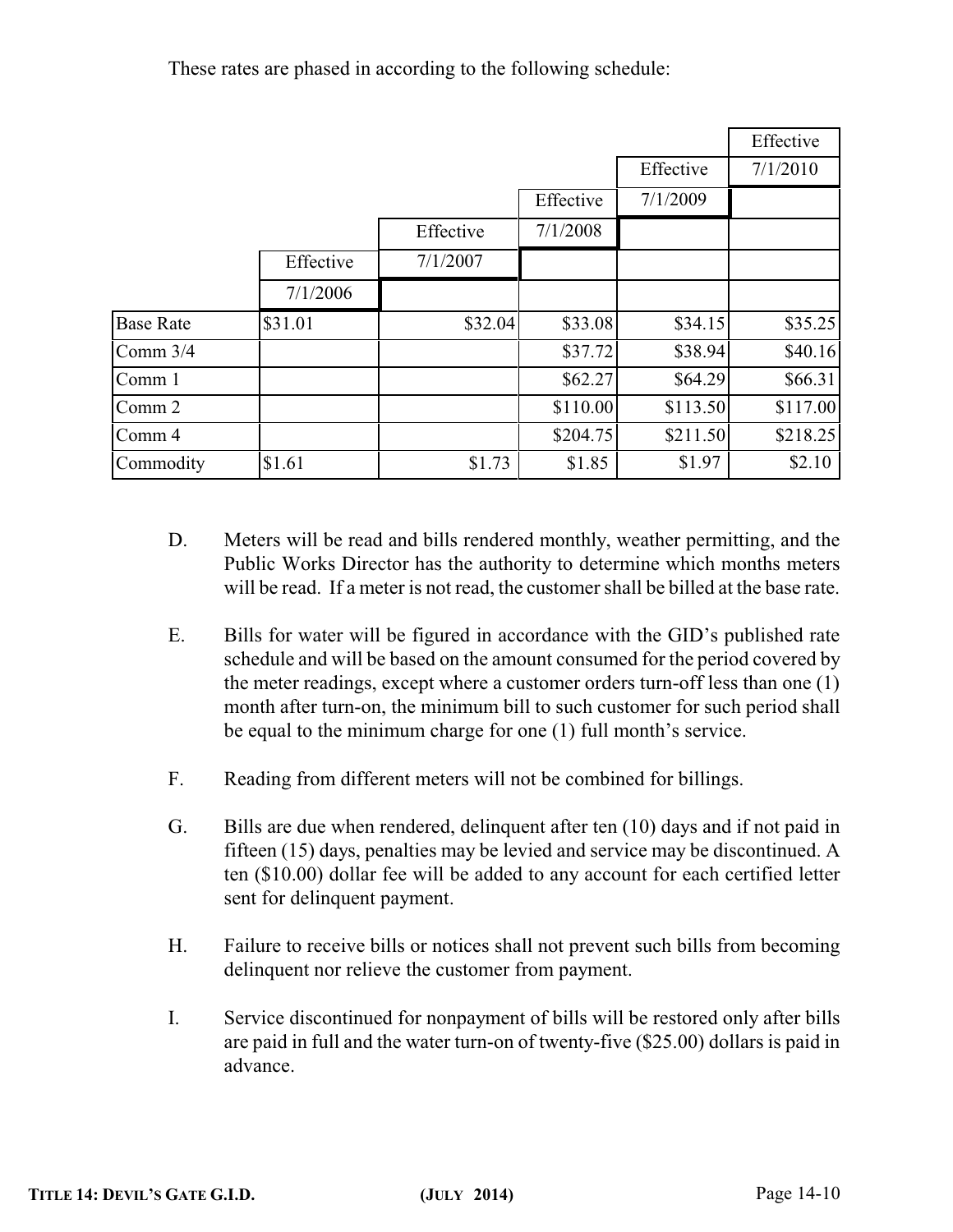J. Any resident(s), sixty-two (62) years of age or older, being billed for residential service and with a total combined income of less than eleven thousand two hundred five (\$11,205.00) dollars per year, per household, is eligible for a fifty percent (50%) senior discount on the base rate water fee for the property on which the resident(s) reside but not the commodity rate. This discount sunsets and is no longer available after June 30, 2011. To apply for this discount, such residents must first submit an application to the Director with current information (W-2 form) to show proof of income and proof of age. The application will be renewed April 15th each year. Failure to reapply for the water discount by April 15th of each year will result in being charged the regular rate. The Board may refuse any applicant who, in the Board's opinion, fails to meet the foregoing requirements. The Director reserves the right to discontinue or alter the income requirements of this discount program at any time, without notice.

#### .100 Turn-on fee

Turn-on fee must be paid to the Public Works Department before water is turned on. The customer who is living in a mobile home (excluding installation in a mobile home park) must present a valid mobile home permit.

#### .110 Annual review

- A. The Board will annually review the statement of expenditures and revenues of the Department. The Board will use the information from the review, and recommendations from the County Treasurer, Auditors and the Director, to adjust schedules of rates, fees and charges for all service by the Department. System revenues shall be fully sufficient at all times, after making reasonable allowances for contingencies and errors in estimates to pay the operation and maintenance expenses and produce net revenues to retire any outstanding indebtedness, and maintain any reserve accounts for system replacement and capital improvements.
- B. If recommended action is not taken, the Board shall specifically address why recommended action was not taken.

#### .120 Service termination

- A. When the Public Works Department has discovered that a customer has obtained service by fraudulent means that service may be discontinued.
- B. The Public Works Department will not restore service to such customer until that customer has complied with the GID Code and rules and reasonable requirements of the Department and the Department has been reimbursed for the full amount of the service rendered and the actual cost to the Department incurred by reason of the fraudulent use.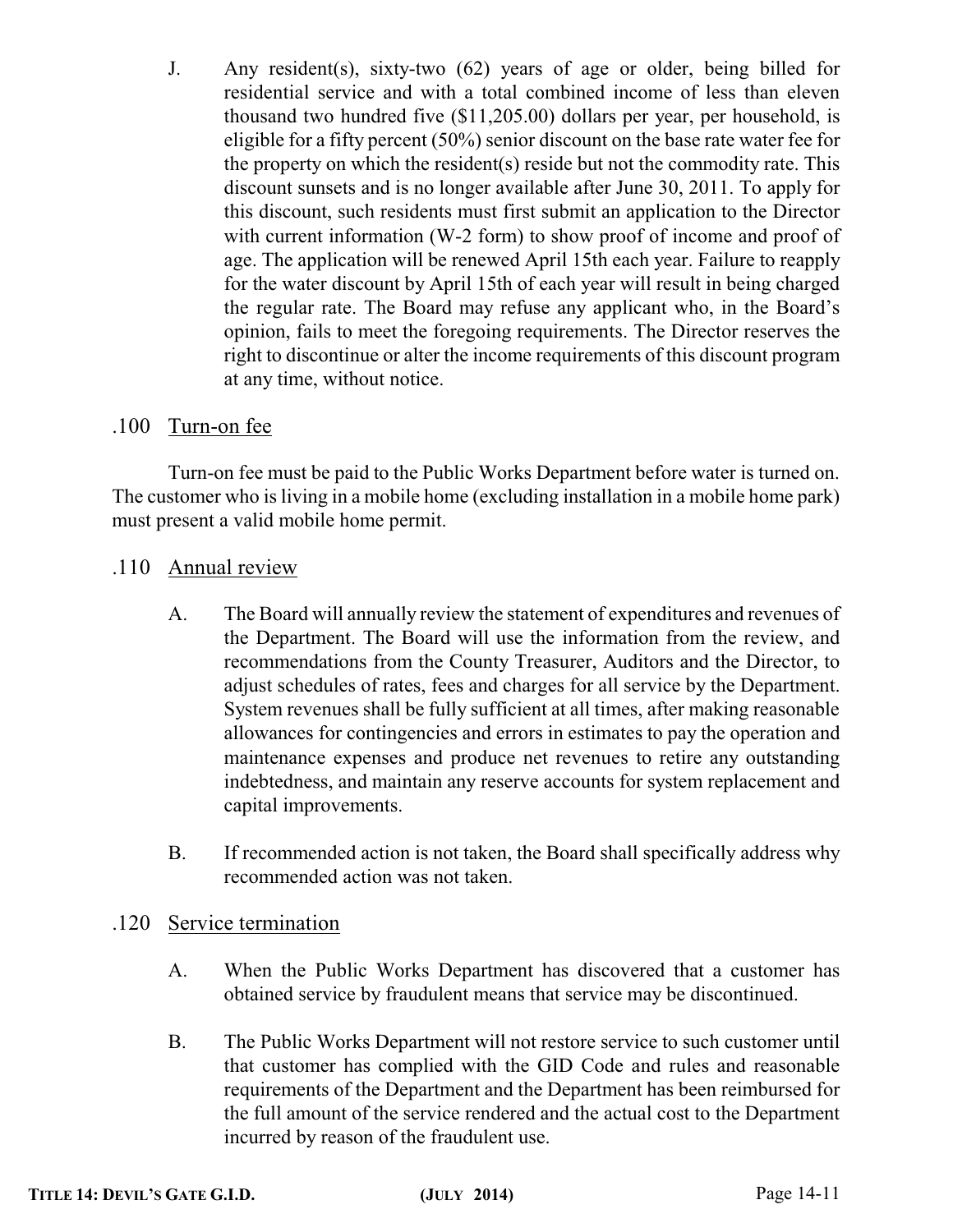- C. For persons with or without online service, water may be obtained at the water spigot located at the corner of the 586 First Street in District #1, and between El Gato and El Dorado on El Centro in District #2, in Diamond Valley, from 8 a.m. to 4 p.m., Monday through Friday except holidays, at the rate set for residential service, by contacting the Public Works Office in person or by phone 237-5372. The Director reserves the right to discontinue the sale of such water after posting a thirty (30) day notice.
- D. **Non payment of bills**. The Board shall have the right to discontinue utility service to any customer after giving proper notice in writing that the customer's bill for water service has been delinquent for at least forty five (45) days:
	- 1. Proper notice may be accomplished either by sending a notice by regular or certified mail to the address last given by customer or by posting a notice at the location receiving water service.
	- 2. The customer must respond with a written statement as to why the customer believes no justification exists for terminating the service(s) to the Public Works Office within five (5) business days from the date notice was sent or posted. If the customer fails to respond in writing within the five (5) business day period the service(s) shall be immediately discontinued thereafter. A final notice shall be posted at the location receiving water and/or sewer one (1) business day prior to discontinuing service(s).
	- 3. All written responses questioning bills shall be made to the Public Works Office. The Director, or designee, shall immediately set up an appointment to discuss the bill in question within five (5) business days of receipt of the written response.
	- 4. The Director shall within three (3) business days give the customer a written decision as to whether or not the customer owes the utility for past services, what amount is due and due date of payment. If the customer fails to pay the amount stated by the due date stated then the service(s) shall be discontinued immediately.
	- 5. Any failure on the part of the customer to inform the Department of a change of mailing address in writing shall not constitute a defense to whether proper notice was given.
- E. **Restoration of Service**. When service has been discontinued for violation of any section of this title, a reconnection charge of twenty-five dollars (\$25.00) will be charged.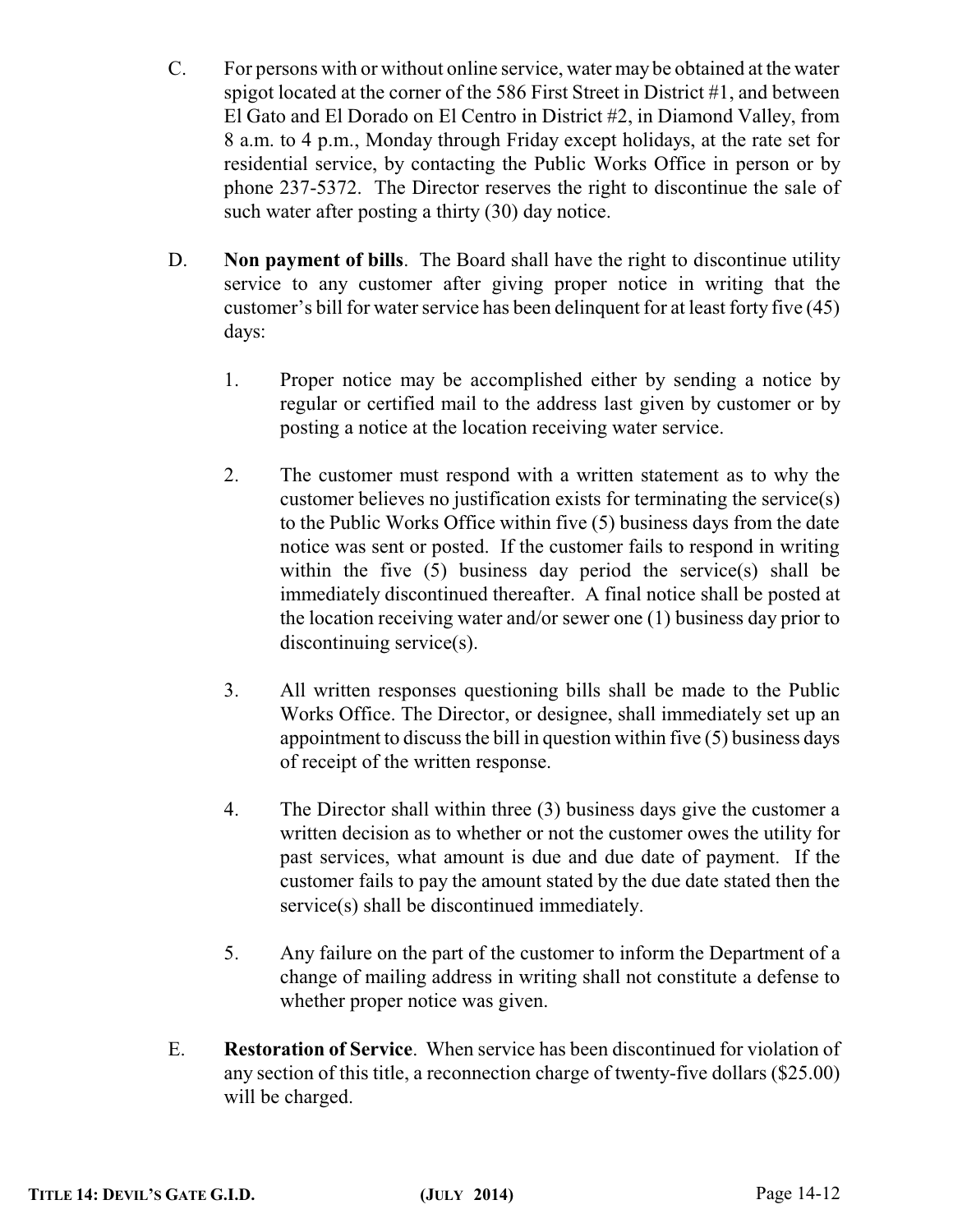- F. If service is discontinued due to lack of payment, water may still be obtained at the designated spigot as described in this chapter.
- .130 Service refusal
	- A. The Public Works Department may refuse to serve an applicant under the following conditions:
		- 1. If the applicant fails to comply with any of the provisions of this chapter;
		- 2. If the intended use of the service would be detrimental or injurious to existing customers;
		- 3. If in the judgment of the Public Works Department, the applicant's installation for utilizing the service is unsafe or hazardous or subject to freezing, or of such nature that service cannot be rendered;
	- B. The Board reserves the right to refuse or discontinue its service without notice for the following:
		- 1. To prevent fraud or abuse;
		- 2. Customer's wilful disregard of Board's rules;
		- 3. Insufficiency of supply due to circumstances beyond the Board's control;
		- 4. Legal processes;
		- 5. Direction of public authorities;
		- 6. Strike, riot, fire, flood or other act of God, accident or any unavoidable cause.
	- C. The Board may, besides prosecution by law, refuse service to any customer who tampers with a meter or other measuring device.
- .140 Liability
	- A. The Department may install its meter at the property line, on the customer's property or in a location mutually agreed upon.
	- B. When two (2) or more meters are to be installed on the same premises for different customers they shall be closely grouped and clearly designated to which customer it applies.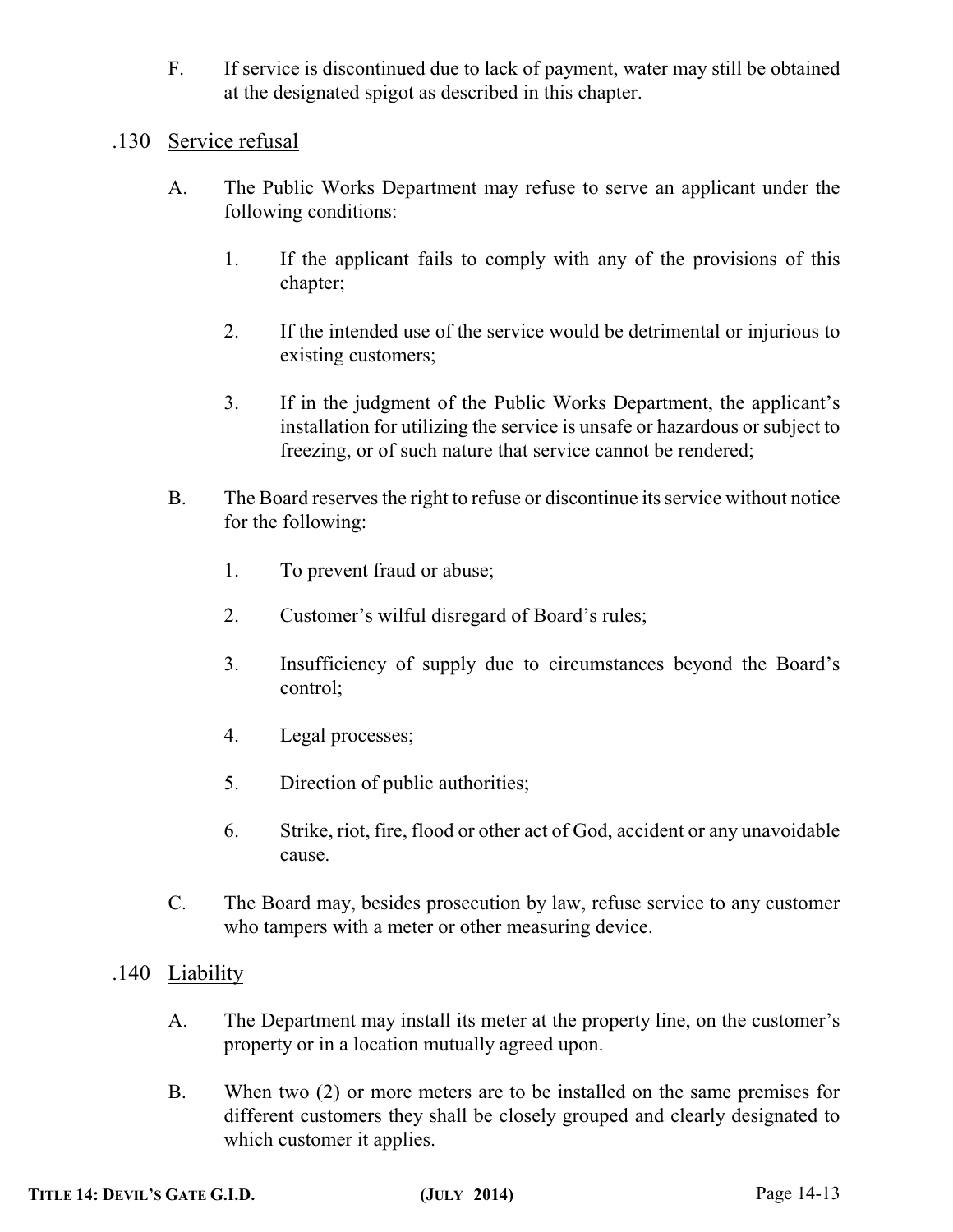- C. The Department does not assume the responsibility of inspecting the customer's piping or apparatus and will not be responsible therefor.
- D. The Department shall not be liable for damage of any kind whatsoever, resulting from water or the use of water on the customer's premises, unless such damage results directly from negligence on the part of the Department. The Department shall not be responsible for any damage done by or resulting from any defect in the piping, fixtures or appliances on the customer's premises. The Department shall not be responsible for negligence of third persons, or forces beyond the control of the Department, resulting in any interruption of service.
- E. Under normal conditions, the customer will be notified of any anticipated interruption of service.

## .150 Customer responsibility

- A. Piping on the customer's premises must be so arranged that the connections are conveniently located with respect to the GID lines or mains.
- B. If the customer's premises are so arranged that the GID is called upon to provide additional meters, each place of metering will be considered as a separate and individual account.
- C. Where a meter is placed on premises of a customer a suitable place shall be provided by customer for placing such meter unobstructed and accessible at all times to the meter reader.
- D. The customer shall furnish and maintain a private cutoff valve on the customer side of the meter, the Department to provide a like valve on the Department side of such meter.
- E. The customer's piping and apparatus shall be installed and maintained by the customer at the customer's expense, in a safe and efficient manner and in accordance with the Department's rules and in full compliance with the sanitary regulations of the State.
- F. The customer shall guarantee proper protection for the Department property placed on the customer's premises and shall permit access only to authorized representatives of the Department.
- G. In the event that any loss or damage to the property of the Department or any accident or injury to persons or property is caused by or results from the negligence or wrongful act of the customer, his agents, or employees, the cost of the necessary repairs or replacements shall be paid by the customer to the Department and any liability otherwise resulting shall be assumed by the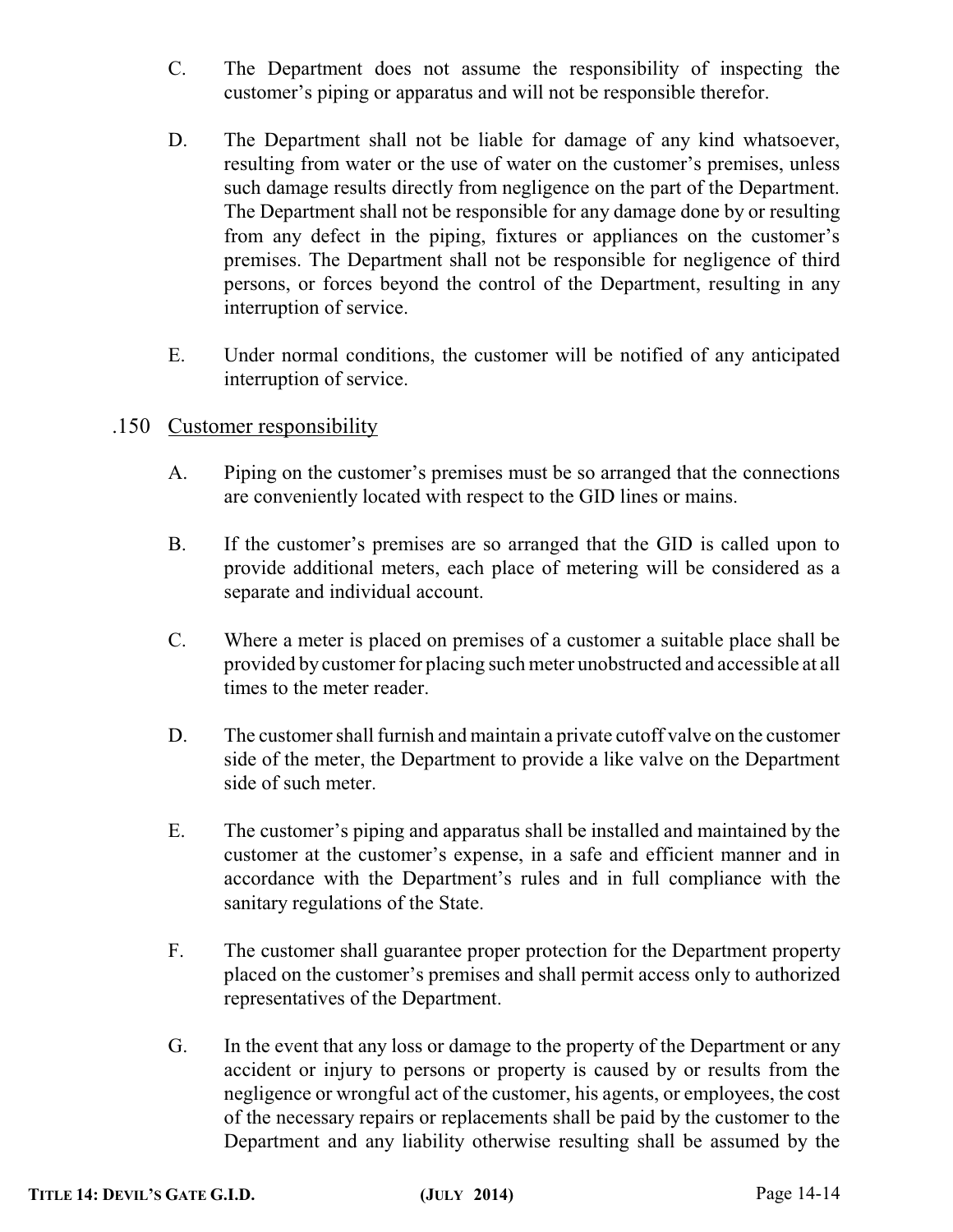customer.

H. The amount of such loss or damage or the cost of repairs shall be added to the customer's bill and if not paid, service may be discontinued by the Department.

## .160 Prohibited water uses

Water furnished by the Department shall be used for domestic or commercial consumption by the customer, members of his/her household, and employees only. The customer shall not sell water to any other person or permit any other person to use said water, water shall not be used for irrigation, fire protection nor other purpose except that when water is available in sufficient quantity without interfering with the regular domestic and commercial consumption in the area served, the water may be used for any other purpose. Disregard for this rule shall be sufficient cause for refusal or discontinuance of service.

# .170 Water main extensions

- A. Any owner of one (1) or more lots or parcels of land desiring the extension of one (1) or more water mains to serve such property shall make a written application therefor to the Board, said application to contain the legal description of the property to be served and any additional information which may be required by the Board, and be accompanied by a map showing the location of the proposed connections.
- B. Upon receipt of the application the Director shall make an investigation of the proposed extension and shall report his findings to the Board, including the estimated cost thereof.
- C. The Board shall thereupon consider said application and report, and after such consideration, either reject or approve it.
- D. When the Board approves of the proposed main extension, the applicant shall advance the amount of such estimate and the line shall be installed by the Public Works Department or installed under contract by a licensed private contractor acceptable to the Board.
- E. Should the Board desire to install facilities greater than what is needed to meet the applicant's service demands, the cost of the excess size of facilities shall be borne by the Public Works Department, unless the Board shall determine that the increased size is necessary to serve the applicant.
- F. The size, type and quality of materials and location of the line shall be specified by the Public Works Department. The applicant will be required to secure all necessary right-of-way and easements for the construction of said lines.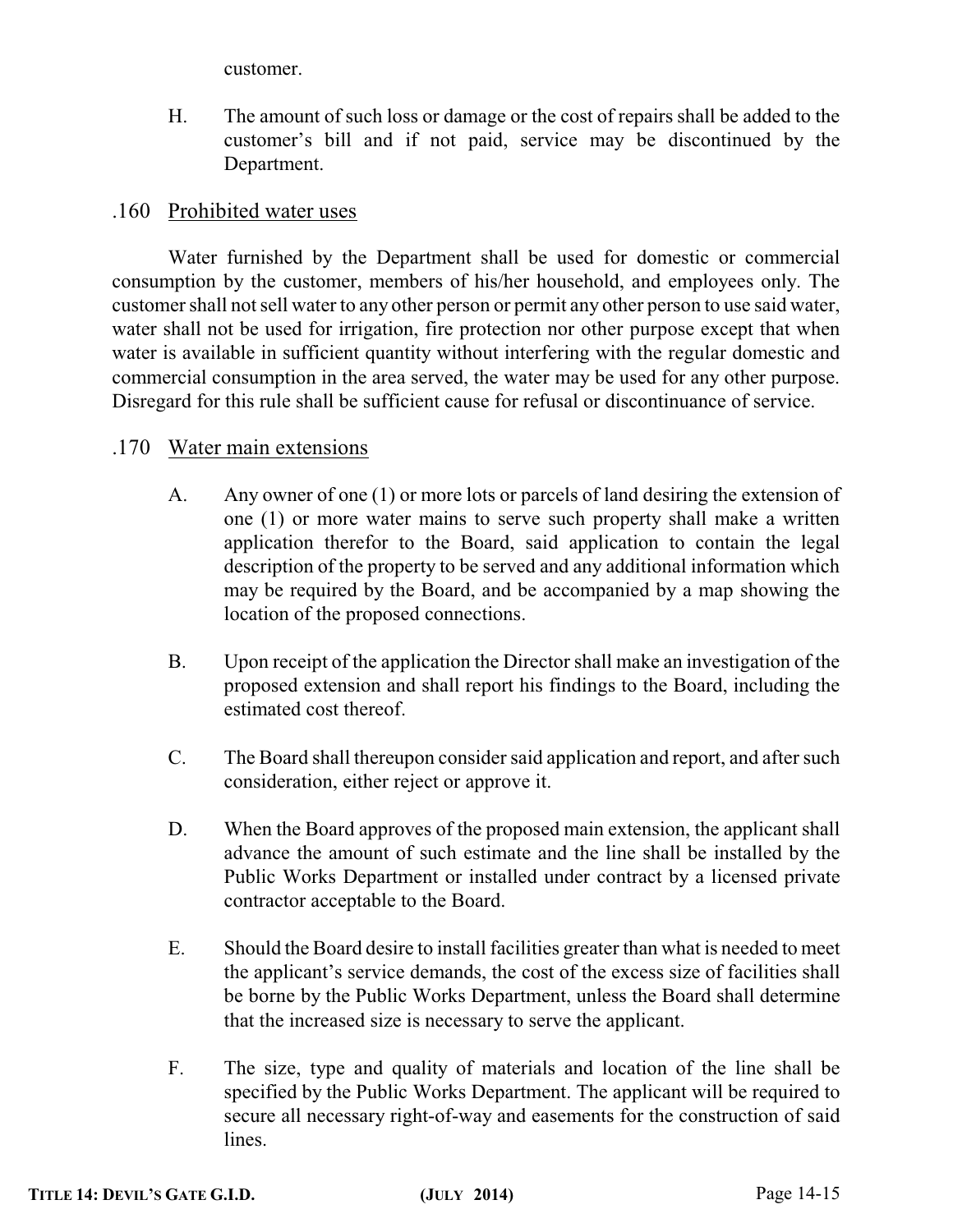# .180 Subdivisions

A person desiring to provide water service to a new subdivision shall make written application therefor to the Board. The application shall include a legal description and the name of the subdivision. It shall be accompanied by a copy of the tentative and/or final map of the plans, profiles and specifications for all construction improvements within the subdivision, including anywater main extension. Upon receiving the application the Director shall make an investigation and survey of the proposed subdivision and shall report his finding to the Board, including a recommendation as to the facilities required.

# .190 Fire flow

All main extensions will be designed to receive maximum fire flow to the area being served.

- .200 Reimbursement for main extension.
	- A. Where the cost of the main extension has been paid by the property owner, the Board shall thereafter, but not longer than ten (10) years after the date of said extension is originally connected to the Devil's Gate water system, collect a portion of the cost of the extension from any water user connection to such extension. That fraction of the cost of such extension as approved by the Board shall be as the number of front feet or acreage, or combination of the two, held by said water user, bears to the total number of front feet or acreage or combination of the two which may be served by such extension as determined by the Board at the time such extension is connected to the Devil's Gate water system. Such sums as are thus actually received by the Board shall be paid by the Board only to the property owner originally installing such extensions. The Board shall in no way be obligated to assure that the person making such extension is paid the total cost thereof or to initiate any action or to incur any expense to collect any sums to be paid to property owners.
	- B. When different property owners, including the Public Works Department, contribute to the making of the extension, such sums shall be refunded to such property owners pro rata according to the amount which they finally contributed towards the extension and pursuant to the preceding plan. This shall include the right of the Board to recover on a pro rata basis, the cost of any over sizing participated in by the Board.
	- C. Where special conditions exist in the opinion of the Board which justify reimbursement to persons paying the cost of a main extension on any other basis other than that provided above, the Board may authorize a special reimbursement contract by the Public Works Department and the person or persons requesting the main extension, said special reimbursement agreement shall be made and entered into prior to commencement of the work.